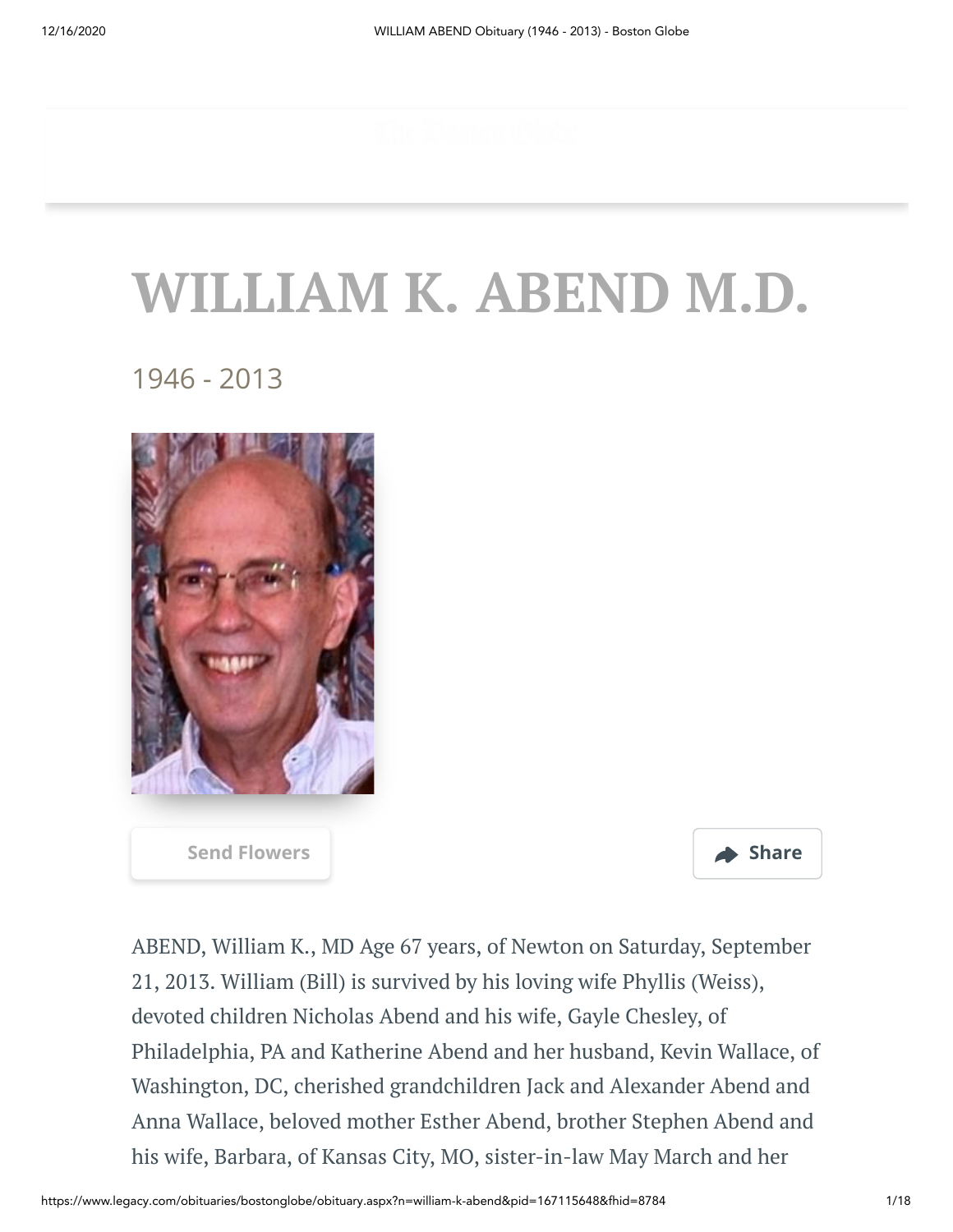husband, Walter, of Chicago, IL, brother-in-law Bernard Weiss and his wife, Beverly, of Sarasota, FL, and many nieces, nephews and cousins throughout the United States and Israel. Bill was born on May 26, 1946 in Kansas City, Missouri to Esther and the late Joseph S. Abend, who had immigrated to the United States from Poland with other family members prior to the war. Bill attended Southwest High School and went on to graduate from the University of Michigan, College of Engineering in 1968 with a major in Electrical Engineering. He earned his PhD in Neurophysiology and his MD from the University of Chicago in 1976. Bill completed his neurology training at the Harvard hospitals of the Longwood Neurology Training Program in Boston, MA and continued research at MIT. He was a staff neurologist at the Brigham and Women's Hospital and also a Clinical Assistant Professor of Neurology at Harvard Medical School. In 1990, Bill joined Harvard Vanguard Medical Associates Department of Neurology and worked at the Wellesley and Chelmsford Medical Centers. He received multiple awards for his clinical expertise, including the Paul Solomon Peer Recognition Award from Harvard Vanguard, which honors physicians and other clinicians for their outstanding contributions through clinical excellence, patient service, teaching, or research. Bill was a knowledgeable and devoted caregiver who took the time to support patients and their families. He was appreciated for his gentle demeanor as he cared for countless patients and offered comfort in times of fear and uncertainty. He was described by colleagues as a person of integrity and character. Bill placed family as his highest priority. He enjoyed spending time outdoors with Phyllis and his two children, and he was especially fond of hiking with his family in wilderness areas. As his children became adults, Bill took great pleasure in discussing their professional interests, and also playing with and teaching his grandchildren. He valued maintaining solidarity among his extended family, and over the years he made it a point to attend many family events across the country. Services will be held on Monday, September 23 at Levine Chapels, 470 Harvard Street, BROOKLINE, at